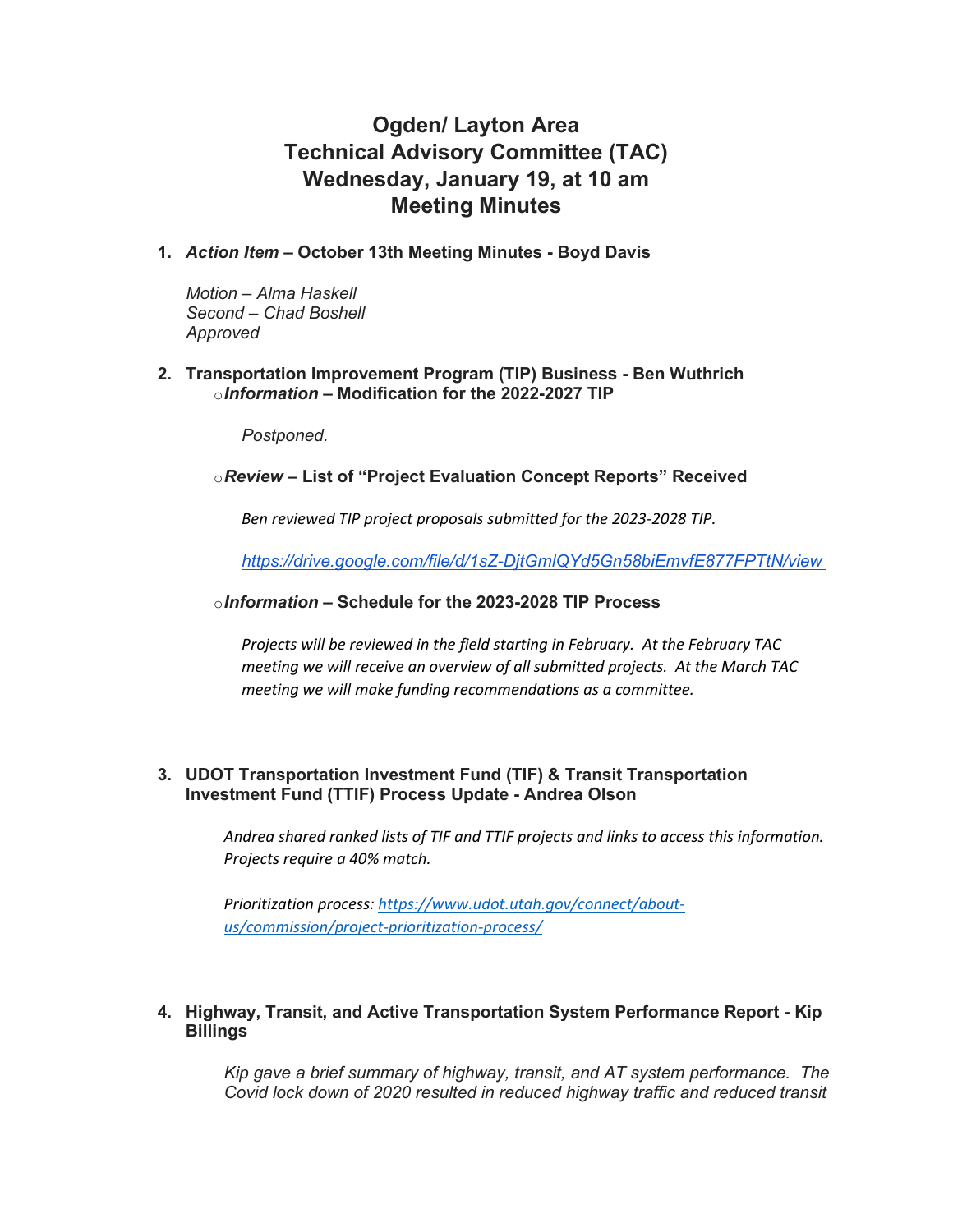*use. Traffic volumes have returned to near pre=pandemic levels, while transit patronage has recovered some but remains about 40% below 2019 levels. AT usage increased significantly in 2020 and moderated somewhat in 2021, according to STRAVA data.*

### **5. Active Transportation Facility Updates - Hugh Van Wagenen**

*Hugh presented a map of existing bicycle and pedestrian facilities and planned projects which is available at:*

*[https://uplan.maps.arcgis.com/apps/webappviewer/index.html?id=816dd46e7eba4b94b56da](https://uplan.maps.arcgis.com/apps/webappviewer/index.html?id=816dd46e7eba4b94b56da3940827e2b9) [3940827e2b9](https://uplan.maps.arcgis.com/apps/webappviewer/index.html?id=816dd46e7eba4b94b56da3940827e2b9)*

*Database includes details such as bike lanes on left or right side of the roadway as well as the features of the bike lane. Users can suggest changes to the active transportation map using the interactive website.*

*To make corrections to the map please use the AT Facility Change Request Form:* 

*https://docs.google.com/forms/d/e/1FAIpQLSd6F4\_7P6Fa2GMZ6SzUL67bPd6CDoO0n26vuoN iEbI0yU5OwQ/viewform*

# **6. City Project Report/ Information - Farmington City**

*Chad Boshell – Farmington City report. In 2001, area west of I-15 was mostly rural. By 2009, residential development had filled much of the west, Legacy Highway and interchange was added, and a Front Runner station was created. Farmington Station shopping center was added by 2013. West Davis corridor is under construction in 2021 and several office space and higher density residential developments are underway. Farmington has 7 freeway interchanges in a small area. Farmington is the narrow neck in the highway hourglass.* 

#### **7. Other Business - Boyd Davis**

*Next meeting February 23, 2022.*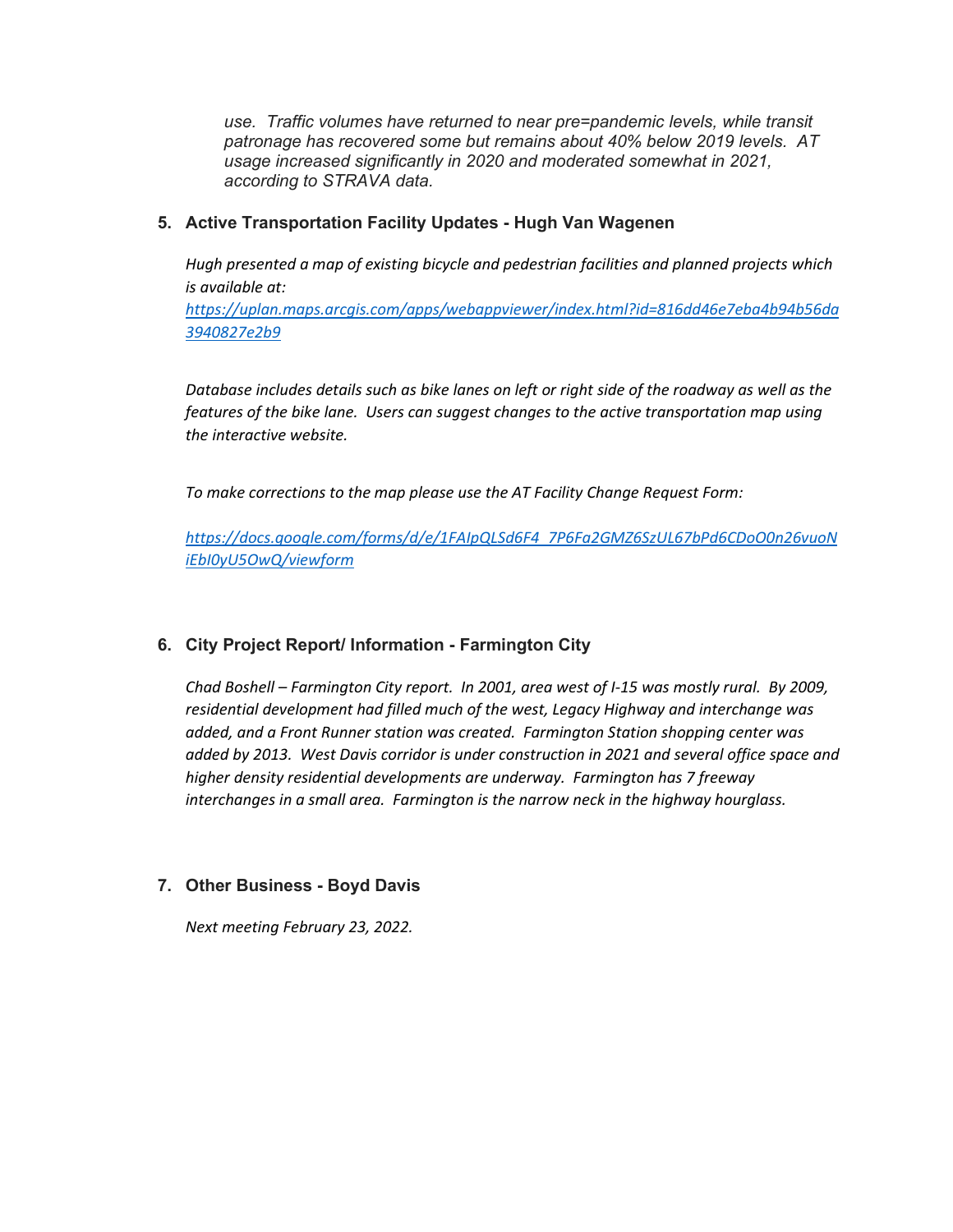|               | Participants (33)                                |                         |  |
|---------------|--------------------------------------------------|-------------------------|--|
|               | Q Find a participant                             |                         |  |
|               | Kip Billings (Me)                                | $\mathscr{L} \ \Box$    |  |
|               | Rosie Hernandez, WFRC (Host)                     | $\circ$ % $\varnothing$ |  |
|               | Andrea Olson (Guest)                             | $\circledcirc$          |  |
| AF            | Adam Favero (Guest)                              | % 龙                     |  |
| AB            | Alex Beim (Guest)                                | ∦ ⊄                     |  |
| AH            | Alma Haskell (Guest)                             | ∦∑                      |  |
|               | Ariana Farber (Guest)                            | ∦ ⊄                     |  |
| <b>BW</b>     | Ben Wuthrich (Guest)                             | ∦ ⊡                     |  |
|               | <b>BH</b> Bill Hereth, WFRC (Guest)              | ∦ ⊄                     |  |
|               | <b>BD</b> Boyd Davis (Guest)                     | $\mathscr{L} \ \ \Box$  |  |
| BE            | Brandon Edwards (Guest)                          | % 龙                     |  |
|               | <b>BS</b> Brett Slater (Guest)                   | ∦⊽                      |  |
| BS            | Brooke Stewart - Weber County (Guest)            | ∦∑∆                     |  |
| C.            | cgooch@jub.com (Guest)                           | ∦ ⊄                     |  |
| $\mathsf{C}$  | Chad Boshell (Guest)                             | ∦ ⊄                     |  |
| CC            | Christopher Chesnut - UDOT (Guest)               | ∦ ⊄                     |  |
| $\mathcal{L}$ | Dana Shuler (Guest)                              | ∦ ⊄                     |  |
| D.            | Daniel (Guest)                                   | ∦ ⊄                     |  |
|               | DW Dave Williams and Bryce Wilcox -  (Guest) & D |                         |  |
| ΕI            | eldenbingham (Guest)                             | ∦ ⊄                     |  |
|               | Hugh Van Wagenen                                 | ∦ ⊡                     |  |
|               |                                                  |                         |  |